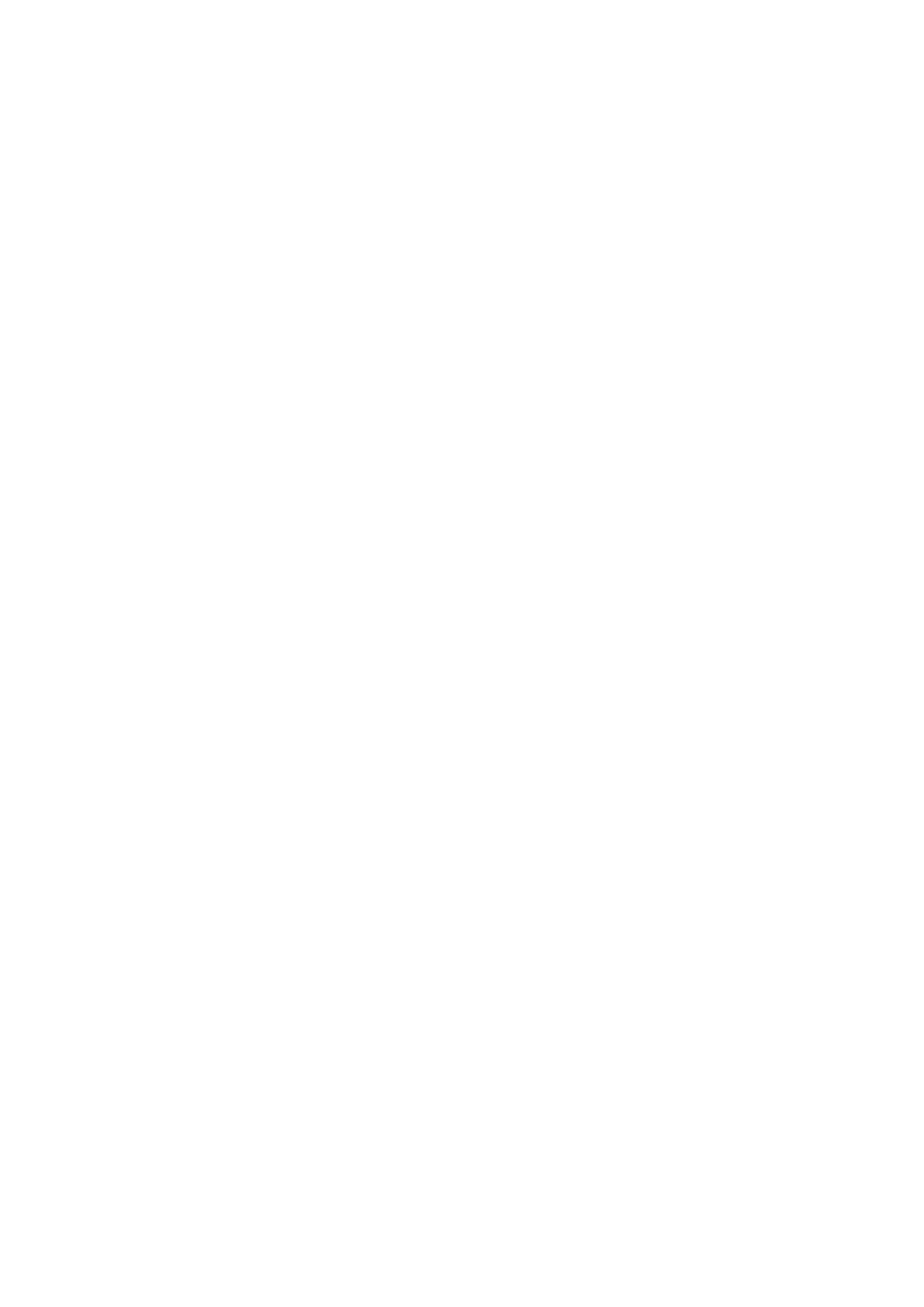# **NORTHERN TERRITORY OF AUSTRALIA**

As in force at 18 October 2006 \_\_\_\_\_\_\_\_\_\_\_\_\_\_\_\_\_\_\_\_

\_\_\_\_\_\_\_\_\_\_\_\_\_\_\_\_\_\_\_\_

## **GAMING CONTROL (COMMISSION PROCEDURES) REGULATIONS**

## **Regulations under the** *Gaming Control Act*

#### **1 Citation**

These Regulations may be cited as the *Gaming Control (Commission Procedures) Regulations*.

#### **2 Applications for review**

- (1) A person aggrieved by a decision of the Director, whether the decision was made under a power delegated by the Minister or the Commission or otherwise, may apply to the Commission for a review of the decision.
- (2) An application under this regulation shall be made:
	- (a) not later than 28 days after the day of the making of the decision complained of; and
	- (b) on an approved form accompanied by an administration fee of 200 revenue units.
- (3) For the purposes of the administration fee in subregulation 2(b), the Commission may, if it thinks fit, in determining the application, refund the whole or part of the fee to the applicant.
- (4) The Commission shall not accept an application which, in its opinion, is frivolous or vexatious.

#### **3 Commission to appoint time and place**

As soon as practicable after receiving an application under regulation 2, the Commission shall appoint a convenient time and place to consider and determine the application, and shall advise the parties accordingly.

#### **4 Representation**

(1) A party to proceedings under these Regulations may be represented by their counsel, agent or another person.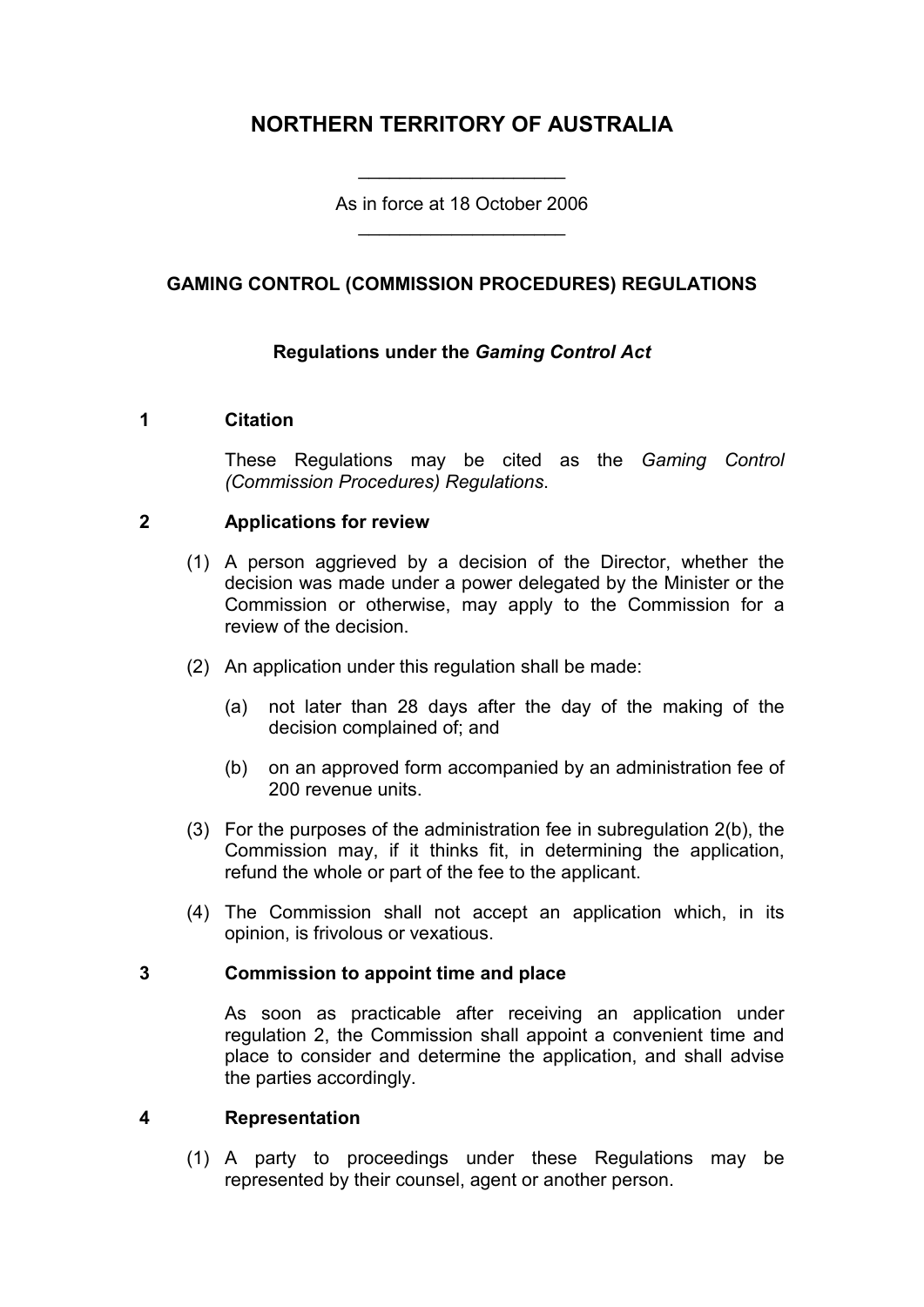(2) The Commission may appoint a legal practitioner to assist it in proceedings under these Regulations, and the legal practitioner may administer an oath and may examine witnesses on behalf of the Commission.

## **5 Procedure**

- (1) Subject to these Regulations, the Commission may regulate its own procedure.
- (2) All proceedings before the Commission shall be held in private.
- (3) On a request of a party, or of its own volition, the Commission may, if it thinks fit, direct that a person who:
	- (a) is, in its opinion, not directly interested in the proceedings; or
	- (b) has not been authorized by the Commission to be present at the proceedings,

be excluded from the place where the proceedings are being or are to be heard.

(4) The Commission may receive in evidence any statement, document, information or matter that may, in its opinion, assist it to deal effectively with the matters before it, whether or not that evidence would be otherwise admissible in a court of law.

## **6 Determination**

- (1) In its determination of an application under these Regulations the Commission may:
	- (a) confirm, modify, or reverse the decision reviewed or any part of the decision; and
	- (b) make any order as to costs or other matter that the case requires.
- (2) Subject to regulation 7, the determination of the Commission is final.

## **7 Commission may refer matter back to Director**

(1) Notwithstanding regulation 6, the Commission may, in any case, instead of determining an application under that regulation, direct the Director to reconsider, either generally or in respect of specified matters, the whole or any specified part of the matter to which the application relates.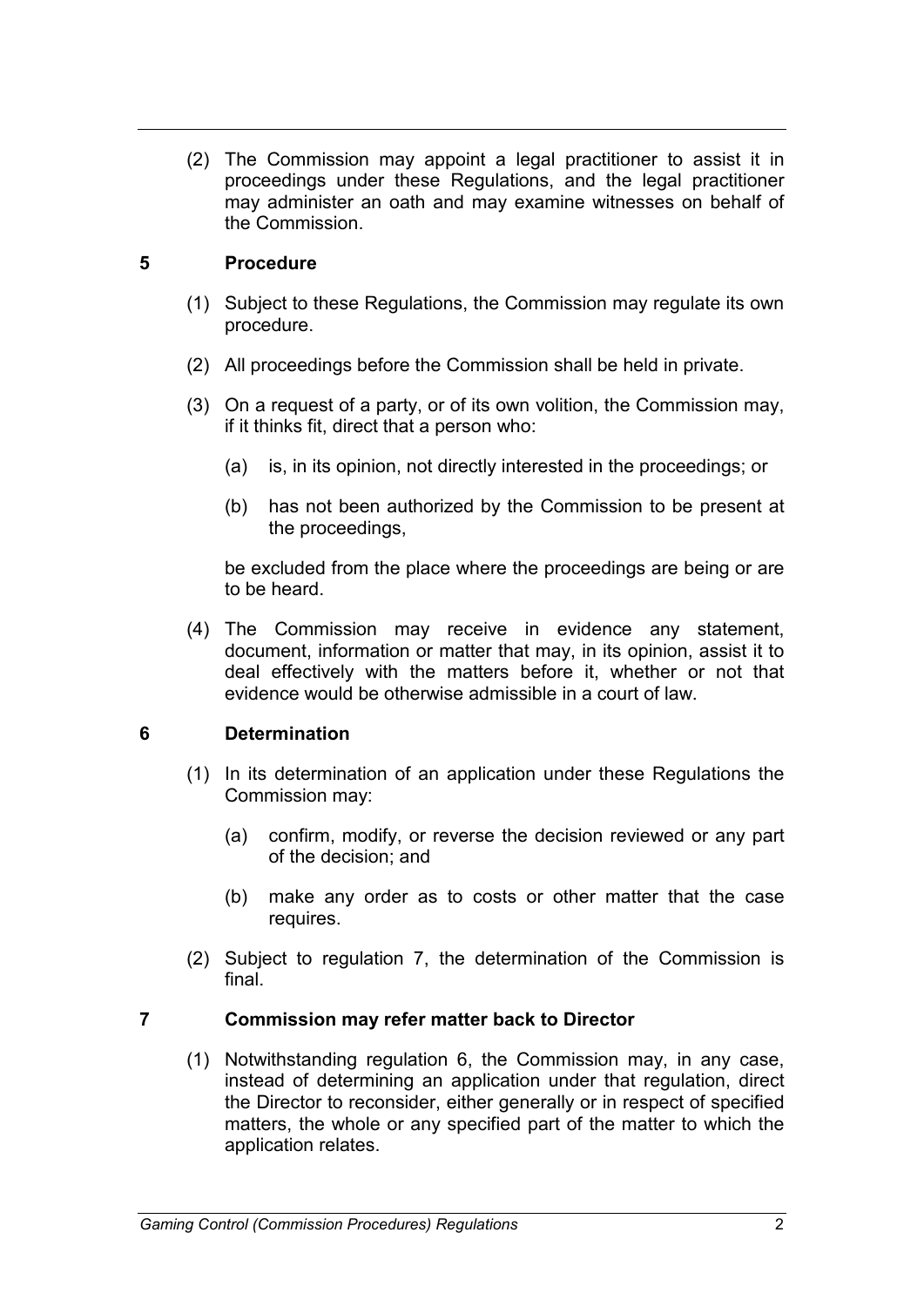- (2) In giving a direction under subregulation (1) the Commission shall:
	- (a) advise the Director of its reasons for doing so; and
	- (b) give to the Director such directions as it thinks fit as to the reconsideration or otherwise of the whole or any part of the matter that is referred back for reconsideration.
- (3) The Director shall, in reconsidering a matter referred back to it under this regulation, have regard to the Commission's reasons for giving a direction under subregulation (1) and to the actual directions under subregulation (2).

#### **8 Repeal**

The *Lotteries and Gaming Regulations* (Regulations 1991, No. 32) are repealed.